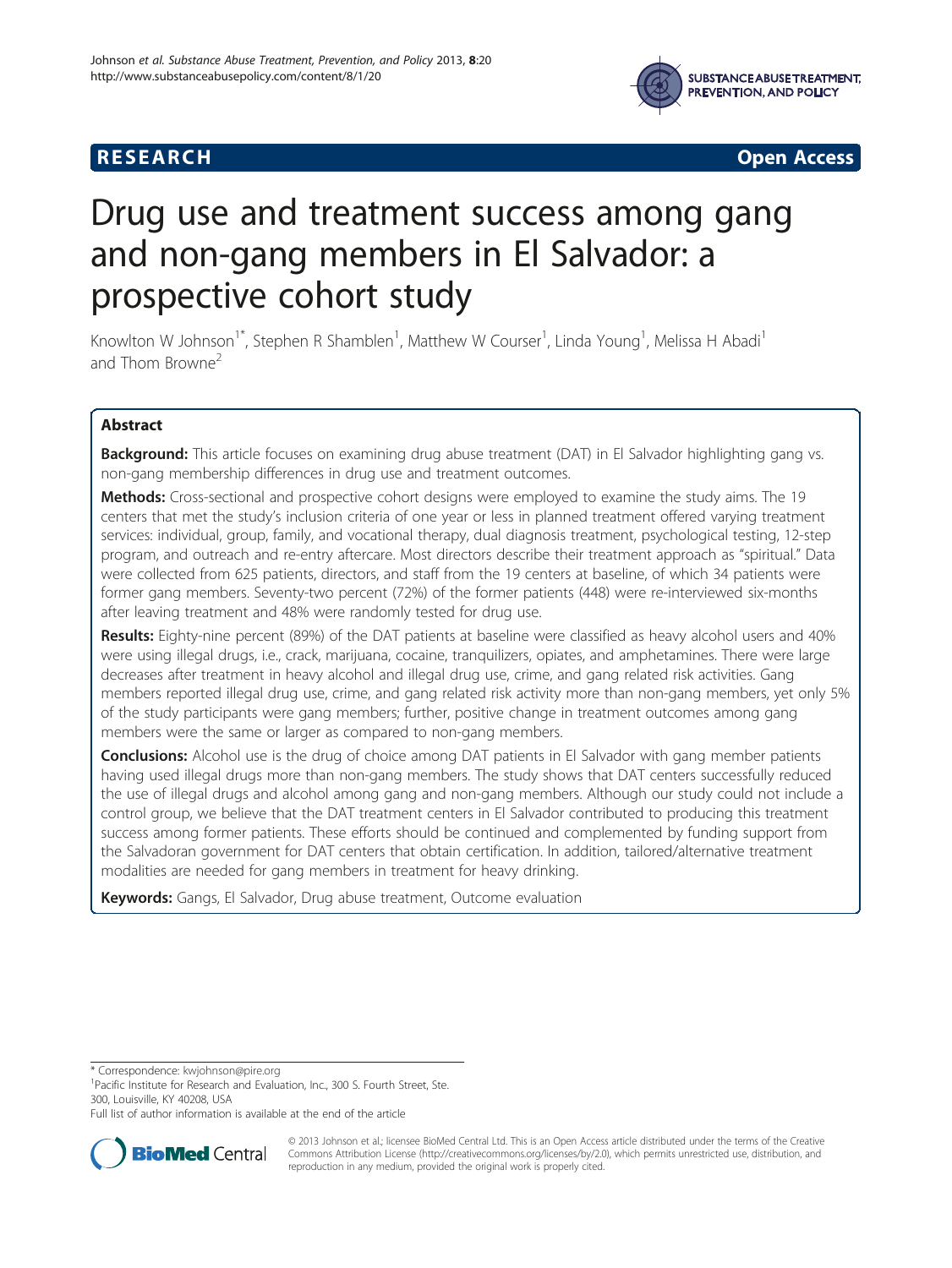# Background

Illicit drug use has increased dramatically in the past decade in the developing countries of Central America including El Salvador with a concomitant rise in substance use [\[1](#page-10-0)-[4\]](#page-10-0). Since the late 1990s, the El Salvador market for cocaine, as an example, has greatly expanded and crack is a growing problem [\[5](#page-10-0)]. Like many middleand low-income countries, El Salvador has served as a staging point for illegal drugs like crack that are destined for the United States.

El Salvador, a country of 7.2 million people which is bordered by Guatemala and Honduras, can be considered a developing nation that is struggling with very high unemployment rates, slow recovery from natural disasters such as a 1998 hurricane that ravaged parts of the country, a series of earthquakes in 2001 that killed over 1,000 people and destroyed over a quarter-million homes, and floods that left thousands homeless in 2009 ([http://www.state.gov/r/pa/ei/bgn/2033.htm\)](http://www.state.gov/r/pa/ei/bgn/2033.htm). El Salvador also has a long history of social and political instability. Deterioration of democratic institutions in the 1970s led to armed conflict from 1980 to 1992, during which 75,000 are estimated to have died ([http://www.state.gov/](http://www.state.gov/r/pa/ei/bgn/2033.htm) [r/pa/ei/bgn/2033.htm\)](http://www.state.gov/r/pa/ei/bgn/2033.htm).

One result of the economic and political context of El Salvador has been the proliferation of gangs operating in both urban and rural areas of the country and gangrelated drug trafficking [[6,7\]](#page-10-0). Many Salvadorans left the country during the civil war, fled to the United States, formed new gangs such as MS-13, or joined existing gangs such as M-18. As these U.S. gangs grew, they then expanded their operations into Central American countries [[8\]](#page-10-0). After the war ended in 1992, many gang members who were operating in the United States and other Salvadorans either migrated back to El Salvador or were deported as part of U.S. Immigration and Customs Enforcement policies that sent immigrants with criminal convictions back to their native countries [[8,9\]](#page-10-0). Ribando [[8\]](#page-10-0) argues that gang-deportees "exported" a Los Angeles gang culture to Central America and then expanded this culture by recruiting new members from local populations. Estimates of gang membership in El Salvador range between 25,000 and 50,000 [[10](#page-10-0),[11](#page-10-0)] and gangs are believed to be responsible for 60% of all murders in El Salvador [[8\]](#page-10-0).

Gangs in El Salvador are associated with drug trafficking as well as the use of illicit drugs, even though some research has suggested that gangs try to discourage drug use [\[12](#page-10-0)]. A 2001 study of nearly 1,000 Salvadoran gang members, which is the most recent gang related scientific drug survey, found that more than a fourth of those under study consumed crack daily and nearly two-thirds had consumed crack in the last month [[13](#page-10-0)]. A qualitative study by Dickson-Gomez and colleagues [\[12](#page-10-0)] came to similar conclusions. Further, there is concern that this increase in illegal drug use among gang members may result in more risky sexual practices associated with HIV/AIDS [\[12,14](#page-10-0)].

The last national survey of illegal drug use conducted in El Salvador (2004) estimated the past 30 day use of crack among residents of San Salvador to be greater than 1% [\[15](#page-10-0)]. More recent estimates prepared by El Salvador's Corte Suprema De Justicia Instituto De Medicina Legal and reported by the World Life Expectancy website suggest that alcohol use remains a serious problem among the general population in El Salvador [\[16\]](#page-10-0). El Salvador is ranked first among 192 countries in the number of annual deaths related to alcohol use (includes disease, homicides, traffic accidents, etc.) [\[16\]](#page-10-0). The rate of 22.8 annual deaths per 100,000 people is remarkable when compared to rates for Brazil (4.8) and the United States (2.1). More recent data from the [[17](#page-10-0)] estimates that 21.3 annual deaths of male Salvadorans per 100,000 people could be attributed to liver cirrhosis and that 5.16% of males above age 15 and 1.01% of females above age 15 suffered from diagnosable alcohol use disorders. We were unable to find any statistics relating to gang use of alcohol or its consequences.

Although drug and alcohol abuse has become a growing problem across El Salvador, the only government-funded residential treatment center is located in the National Psychiatric Hospital in San Salvador [\[14](#page-10-0)]. In response to the problem of drug and alcohol abuse across El Salvador, a number of small, grassroots or community-based drug abuse treatment (DAT) centers have been established across the country [[14\]](#page-10-0). Most of these drug abuse treatment centers in El Salvador are supported by religious groups and operated by recovering addicts and/or untrained volunteers from the faith community [[18](#page-10-0)]. As a result, the treatment approaches used by the Salvadoran DAT centers vary, but are generally faith or Bible-based [[6\]](#page-10-0). Because these Centers are small and poorly funded, staff training is usually experiential and accomplished through on-the-job interaction with other staff and patients. Moreover, few DAT centers in Salvador have sufficient funds to provide a career track for staff or the level of training and support that is needed for the programs to be effective.

In order to increase the capacity of DAT centers to provide evidence-based treatment services, the Organization of American States (OAS), obtained funding in 2007 from the U.S. Department of States' Bureau of International Narcotics Control and Law Enforcement Affairs (INL) to implement a 10-week DAT training for center staff. OAS joined with the Anti-drug Foundation of El Salvador (FUNDASALVA), a non-governmental organization specializing in drug use prevention and treatment, to implement this training. The OAS training [called "Comisión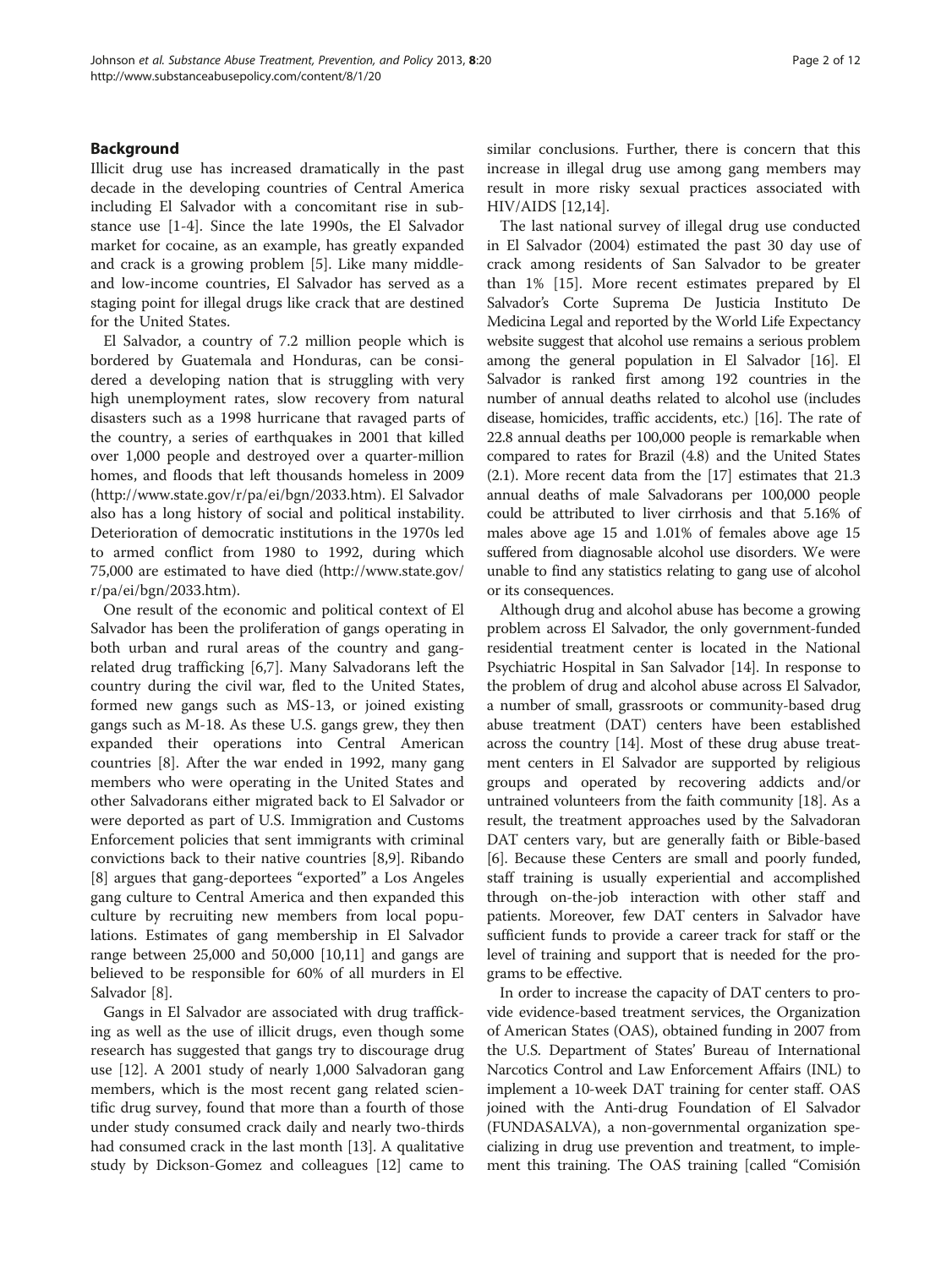Interamericana para el Control del Abuso de Drogas (CICAD) Basic Training"] was modeled after the Substance Abuse and Mental Health Services Administration's (SAMHSA) TAP 21 Addiction Counseling Competencies training program and consists of 10 modules and 160 hours of coursework [\[19](#page-10-0)]. It included a mechanism to develop a national system to certify addiction counselors. In conjunction with the CICAD Basic Training, INL commissioned the Pacific Institute for Research and Evaluation (PIRE) to conduct a process evaluation of the training in DAT centers across El Salvador that still employed staff receiving the training. PIRE was also asked to conduct an outcome evaluation of change in treatment outcome with attention given to differences between treatment success of gang and non-gang members. Only the outcome evaluation and its results are presented in this article.

# Methods

Despite the importance of the evaluation of drug abuse treatment (DAT) worldwide, we found no assessment of DAT treatment in El Salvador. Further, there have been no comparisons of gang and non-gang membership differences in DAT treatment success in El Salvador. As such, this study's primary focus is to assess the prevalence and type of drug use of center patients in treatment and centers' treatment success with attention focusing on gang and non-gang members in treatment. The specific aims are to assess the:

- 1. (a) Extent and type of drug and alcohol use, criminal activity, and gang related risk activity among patients who enter drug abuse treatment in El Salvador and (b) differences between gang and nongang patients.
- 2. (a) Level of treatment success among former patients for drug abuse and related problems after leaving treatment and (b) differences in treatment success that exist between gang members in comparison to non-gang members. Treatment success is defined as the level of statistical significance change in outcomes from baseline to six-month follow-up following treatment.

We employed a cross-sectional design toexamine baseline data about the prevalence of illegal drug and heavy alcohol use of the entire sample as well as a comparison of use by gang and non-gang members (Aim 1a, b). Aims 2a and 2b concerned an assessment of change in treatment outcomes using a prospective cohort design over time from baseline to six-month follow-up. The study's measures, center recruitment and selection, data requirements, and analysis strategy are described below.

# Study measures

# **Outcomes**

Four types of outcomes were included in this study.

➣ Prevalence of illegal drug use includes measures of overall use and drug specific use 30-day period prior to treatment and in the six-month follow-up interview  $(0 = no$  use,  $1 = yes)$ ;

 $\triangleright$  Prevalence of heavy alcohol use is defined as binge drinking (i.e., having five or more drinks at one sitting) one or more times 30 days prior to treatment and the six-month follow-up interview  $(0 = no, 1 = yes);$ 

 $\triangleright$  Prevalence of felony and misdemeanor crimes are defined as crimes six months prior to the baseline and the six-month follow-up interview  $(0 = no$  felonies/ misdemeanors, 1 = one or more felonies/misdemeanors); and

 $\triangleright$  Extent of gang related risk activity is defined as a count of the occurrence of 11 possible activities commonly associated with gang membership. Initially, from a larger list of activities, 11 were identified by an in-country DAT expert panel  $(n = 5)$  from the field of drug abuse and corrections professionals in El Salvador as associated with gang related activities. They included presence of tattoos; carried a weapon for protection; had gang activity in their neighborhood; had a friend or relative that belonged to a gang; been invited by a gang member to join a gang; been forced to join a gang; participated in the initiation of a new gang member; had confrontations with gang members; had problems with a gang because of their drug use; been involved in the trade of drugs with gangs; or experienced gang activity in their neighborhood. Cronbach's alpha and the average intercorrelation of these 11 activities were acceptable at baseline ( $\alpha$  = 0.72, r = 0.49, respectively). These risk behaviors were measured for the time frame six months prior to treatment and the follow-up interview, regardless of the length of treatment.

# Moderating variable

A third variable that affects the direction and/or strength of the relationship between an independent variable (e.g., changes due to drug abuse treatment) and an outcome (e.g., drug use).

 $\triangleright$  Gang membership is measured by having an experienced interviewer query each center director during weekly on-site visits to the centers to identify or re-affirm existing patients who were gang members  $(0 = no, 1 = yes)$ .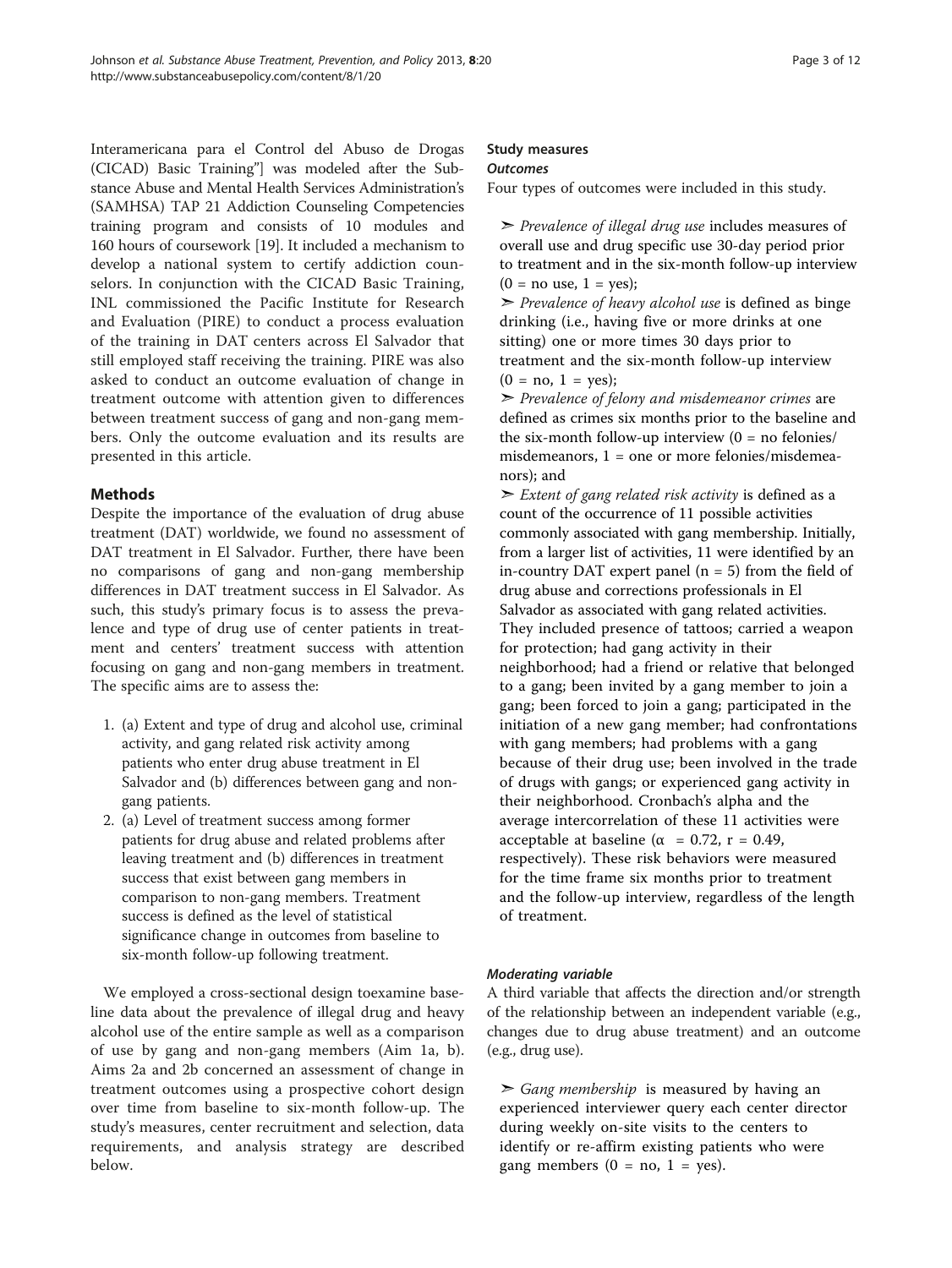## Control variable

An Inverse Mills Ratio (IMR) described in the analysis section was created from the following patient characteristics to control for potential attrition bias:

 $\triangleright$  Born in El Salvador (0 = no, 1 = yes);

- $\geq$  Only lived in El Salvador (0 = no, 1 = yes);
- $\triangleright$  High school graduate (0 = no, 1 = yes);
- $\geq$  Lived with family prior to treatment (0 = no,
- $1 = yes$ ;
- $\geq$  Lived with partner prior to treatment (0 = no;  $1 = yes$ ;
- $\geq$  Unemployment (0 = no, 1 = yes);
- $\ge$  age (18–76 years); and

➣ Peer antisocial behavior scale—big arguments or fights, illegal drug use, drug trafficking, other illegal acts, time with gangs, arrested  $(0 =$  never,  $1 =$  rarely, 2 = sometimes, 3 = often) –  $\alpha$  = 0.84.

#### Center recruitment and selection

At the outset, drug abuse treatment (DAT) centers and their directors were identified and invited to participate in the study because they oversaw staff who attended an Organization for American States (OAS) substance abuse treatment training in 2008 and 2009, which is described in the research setting section. These centers presented a large range of organizations that operate DAT centers in El Salvador, although most were from small communitybased DAT centers with some functioning as shelters.

A total of 44 organizations with DAT programs were sent a screener questionnaire by one of our in-country project partners in order to collect preliminary data that the project team would use to select the participating DAT centers. The screener survey instrument focused on center-level characteristics-not individual-level data-and includes questions related to center size, drop-out rates, staff capabilities, type of patients served, etc., but also willingness of the organization to participate in the study. After center closures, study refusals, and study criteria (inclusion of 12 months or less planned length of stay), 19 DAT centers representative of the types of DAT operating in El Salvador agreed to participate in the study (see [\[20](#page-11-0)] for a detailed description of these procedures). These 19 DAT centers were located the capital city of San Salvador, in nearby municipalities such as San Miguel and Ilobasco, and in the outer regions of the country. They provided community-based DAT services for patients and had a majority of staff participate in the OAS substance abuse treatment training described in the research setting section.

# Data requirements

Five full-time field interviewers completed in-depth training on the collection of data using the five instruments fielded for this study: (1) a Director's Interview, (2) a Staff Training Interview, (3) a Staff Training Assessment Questionnaire, and (4) Patient Baseline and (5) Follow-up Interviews. First, for data relating to this article, field interviewers completed a 45-minute in-person interview with each of the participating 19 center directors. The directors' interview provided descriptive data regarding organizational characteristics, financial support, and organizational functioning of participating DAT centers. In addition, 92 staff from the 19 centers provided demographic data in a larger self-administered training assessment questionnaire.

A sample of 625 patients was interviewed at baseline within one to seven days after completing detoxification and then again approximately six months after leaving treatment. Patients were invited to participate in the evaluation whether they had stayed only one week in treatment or up to 12 months. Written consent was required for both the baseline and six-month follow-up interview and the drug test described below. Fourhundred and forty-eight (448) former patients from 19 DAT centers participated in the follow-up interview yielding a 72% study retention rate.

Former patients were informed prior to the posttreatment interview that they may be randomly selected for drug testing with their consent. Urine testing of a random sample of 48% of the patients interviewed at follow-up (215) showed very high levels of consistency between the self-reported drug and the urine test results, suggesting that the self-reported drug use prevalence rates are reliable measures. Specifically, 95% of the patients showed consistency with their urine test results when reporting about cocaine ( $\kappa = .54$ ), 97% showed consistency when reporting about benzodiazepine/tranquilizer use ( $k = .19$ ), and 99% showed consistency when reporting about marijuana ( $\kappa = .81$ ).

Interview questionnaires, research methods, and procedures were reviewed and approved by the Institutional Review Board of the Pacific Institute for Research and Evaluation. A two-step informed consent process was employed where patients first consented to the release of their names and admission dates to the research team, and then to participate in the study. Consent forms and interview questions were read aloud by the interviewers to the patients due to low literacy levels. Patients were informed that their participation was voluntary, that their decision on whether to participate would not result in any penalties or benefits to them or the center, that their responses would be confidential, and that they could decline to answer any questions.

#### Analysis strategy

Our analysis strategy consisted of cleaning/processing the data and the then we proceeded to (1) construct scales, indexes, and new single item measures, (2)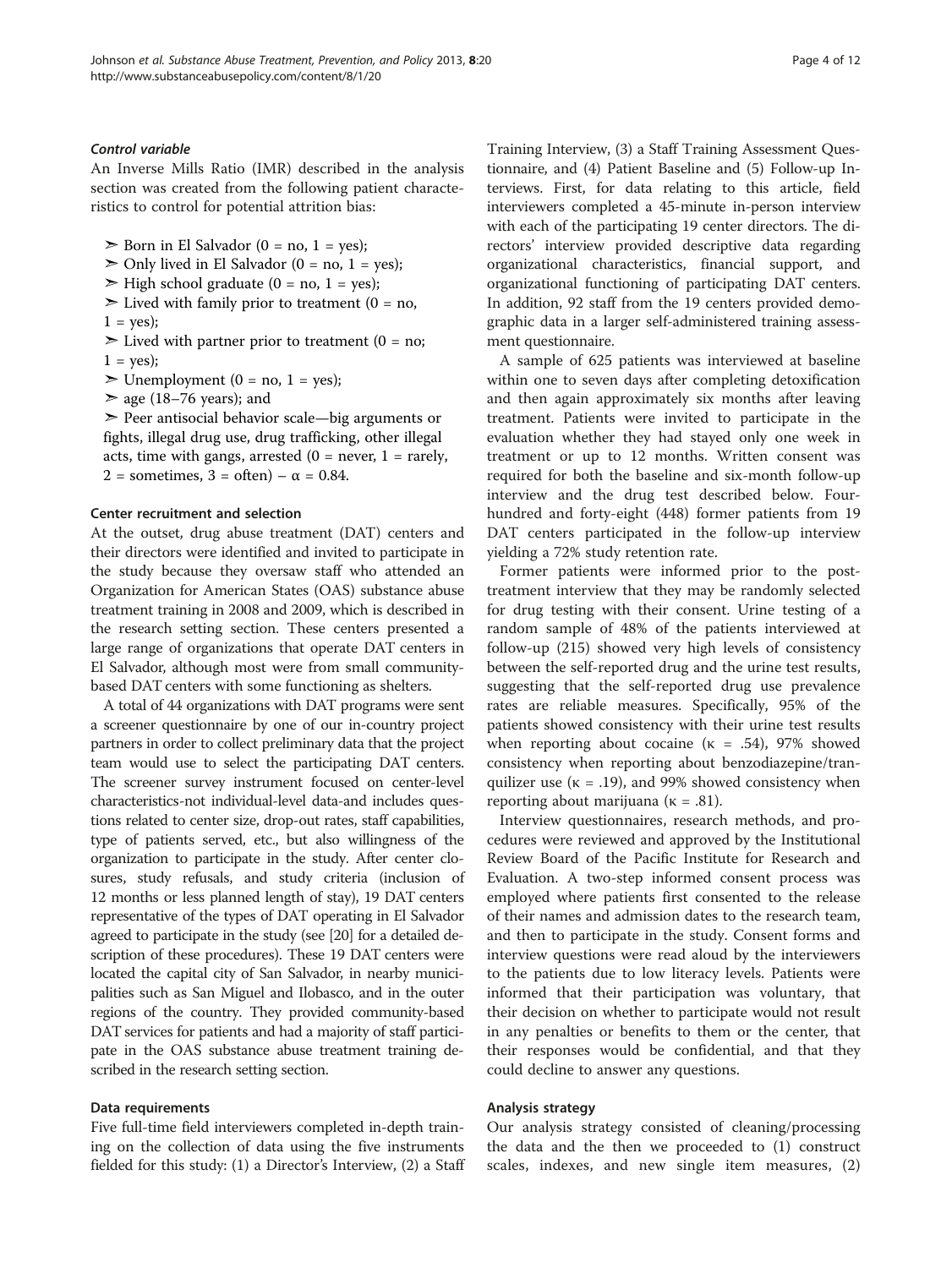conduct an attrition analysis, (3) conduct a missing value analysis, and (4) conduct descriptive/inferential analyses.

## Construction of measures

Measures were constructed using either (1) multiple Likert-type items measuring the same construct for which we took the mean, (2) multiple dichotomous items for which we took the count of occurrences, or (3) single-item measures of whether a behavior occurred (e.g., prevalence of marijuana use). We calculated Cronbach's alphas and performed principle component analyses (also referred to as exploratory factor analysis) to examine their psychometric properties and internal consistency, respectively. Measures representing the count of behaviors (4) typically represent emergent constructs, which do not conform to traditional psychometric theory (see [[21\]](#page-11-0)). This type of measure is sometimes referred to as an index.

## Missing value analysis

Missing background characteristic data were imputed using the expectation maximization (EM) algorithm in SPSS 18.0. EM employs maximum-likelihood estimation to ensure consistency between the variance-covariance matrix derived from the observed data and the imputed data [[22\]](#page-11-0). As the amount of missing data were minimal and due to the necessity of eliminating any case with any missing background characteristic, we felt that imputation posed fewer inferential risks than eliminating entire cases.

# Attrition analysis

To partially correct for a potential attrition bias, a Heckman two-step procedure was implemented. These methods are not subject to the same biases that attend propensity methods [[23](#page-11-0),[24](#page-11-0)]. The first step probit regression model regressed attrition status on patient background characteristics not directly and causally related to outcomes (i.e., age, native Salvadoran status, having lived in El Salvador one's entire life, less than high school education, living with family prior to treatment, living with relationship partner prior to employment, and unemployment prior to treatment). There was little evidence to suggest that patient background characteristics were related to attrition, as the overall model failed to achieve statistical significance  $[\chi^2(617) = 625.59,$ p = .397]. Nevertheless, there was one significant predictor of attrition, where those living with their family prior to treatment were less likely to drop out of the study than those not living with their family (21% vs. 37%,  $z = -4.01$ ,  $p < .001$ ). It is important to note that there was minimal evidence of attrition biases; however, we chose the conservative option for step two by producing a predicted score from the model, transforming it to an inverse Mill's ratio (IMR), and including it in all inferential analyses.

# Descriptive and inferential analyses

For Aim 1a, we conducted a descriptive analysis of the prevalence of substance use, criminal behavior, and gang related risk activity prior to entering treatment by examining descriptive statistics consisting of frequencies and counts for each variable. Differences in baseline standing between gang and non-gang members (Aim 1b) were examined using hierarchical linear model (or mixed model regression) random intercept regressions. These models regressed baseline treatment outcomes on the IMR and a dummy variable representing gang membership  $(0 = non-gang mem$ bership and  $1 =$  gang membership).

Three-level hierarchical linear models (or mixed model regressions) for continuous outcomes and threelevel hierarchical non-linear models for dichotomous outcomes were produced to address Aims 2a (change in treatment outcomes) and 2b (relative change in treatment outcomes for gang and non-gang members). These models were run as random intercept regressions, where variability was modeled as arising due to repeated observations for some patients (level two) and observations being nested within treatment centers (level three). These models more conservatively and realistically adjusted effect estimates for these sources of variability, which can spuriously contribute to possible program effects [[25](#page-11-0)]. Dealing with observations as being nested within patient also confers the benefit of being able to use all of the data, regardless of whether a patient has a full complement of repeated observations. This approach is consistent with an intent-to-treat approach, which reflects that we really do not know what happens to those who drop out of our study.

All analyses regressed each outcome on a coded contrast representing time and the inverse Mill's ratio. We also performed these models regressing outcomes on time, length of treatment in days, the orthogonal interaction between these two variables, and the inverse Mill's ratio. Length of treatment and the interaction between length of treatment and time were not significant predictors in any analysis and the effects found in the reported models persisted despite these additional statistical controls. Thus, variable length of time in treatment does not serve as a credible alternative explanation for our findings, so we only report the more parsimonious models. The models testing Aim 2b also included a contrast representing gang membership and the orthogonal interaction between time and gang membership.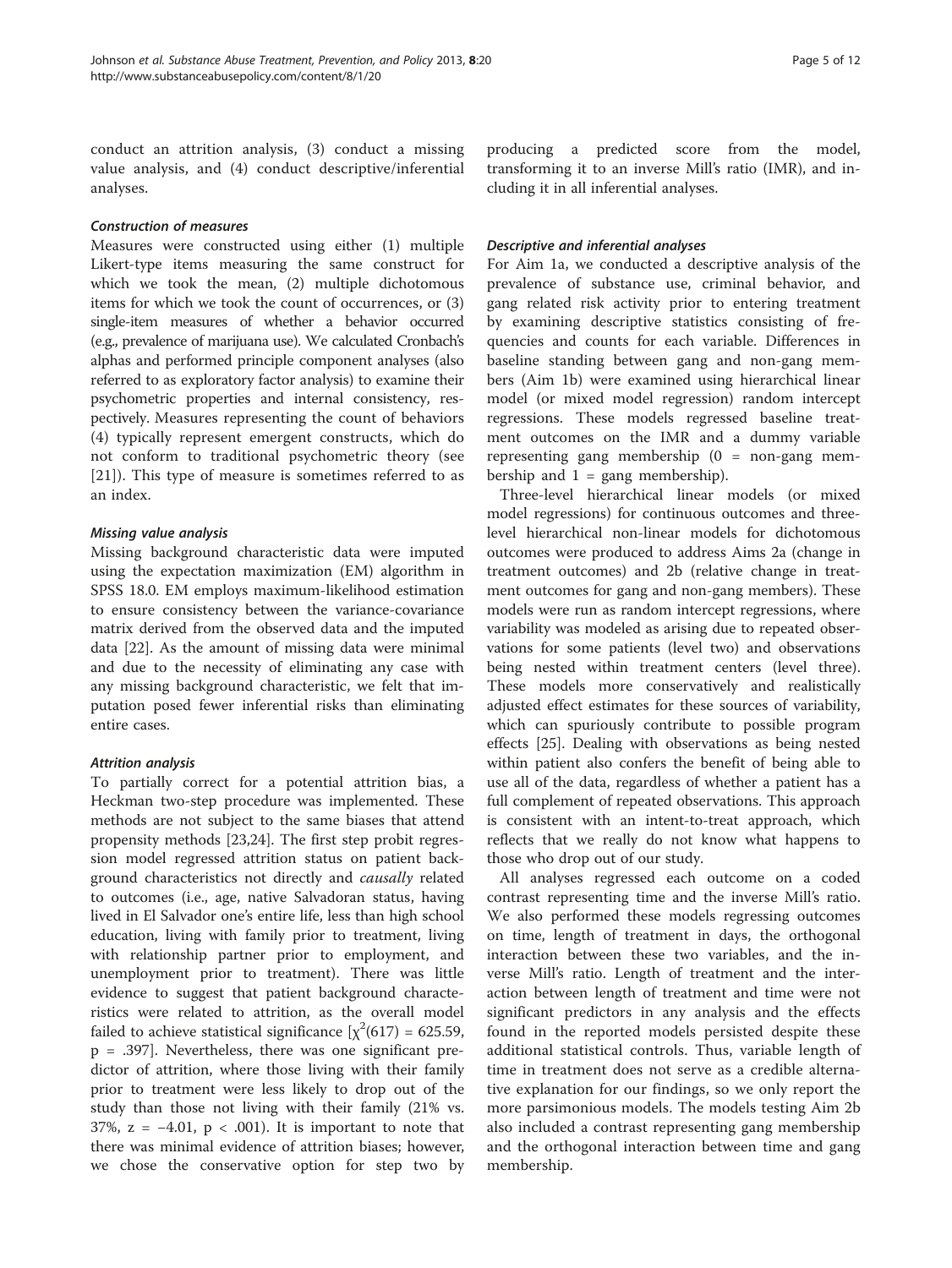### Results

# Profile results

As context for results that address the study's aim, we provide first a profile of the patients, center directors, staff, and center structure and treatment services.

#### Patients

A total of 625 patients from the 19 centers participated in this study, of which 34 participants were identified as gang members. The ages of the sample ranged from 19 years old to 76 years old with a mean age of 38 (SD = 10). Only 20 of the 625 (3%) patients were female. About a fourth of the patients had lived in other countries besides El Salvador, most often in the U.S. Slightly less than a fourth of the patients (24.5%) had completed at least a high school education. About half of the patients (53.1%) had been living at home with relatives prior to treatment and nearly three-fourths (73.6%) were not married nor living with a companion. Over half were either not working (43.7%) or only working occasionally at odd jobs (16.6%).

The background profile of gang members differed slightly from the larger sample of patients. A total of 34 patients from 13 of the 19 centers were identified as gang members. The ages of the gang members ranged from 19 years old to 62 years old with a mean age of 30  $(SD = 7)$ . Of these 34 gang members, 100% were male. About one-fifth (21.2%) of the gang members had lived in other countries besides El Salvador. Slightly less than one-fifth of the gang members (18.2%) had completed at least a high school education. About half of the gang members (51.5%) had been living at home with relatives prior to treatment and about two-thirds (60.6%) were not married nor living with a companion. Over half of gang members were either not working (39.4%) or only working occasionally at odd jobs (15.2%).

#### Center directors and staff

All 19 DAT center directors and 92 staff participated in the study. The directors were mostly male (95%); and, on average, they chose the age category of 40 and 49 years old. More than a third (42%) had less than a high school education and approximately one fifth (21%) had completed college. Most directors (90%) indicated they were a recovering alcohol or drug addict and had worked in their centers for 8 to 10 years. The centers have an average of six full-time administrative and therapeutic staff (ranging from 2 to 30 across centers;  $SD = 6.0$ ), and an average of four part-time staff (ranging from 0 to 11;  $SD = 2.9$ ). Of the 92 study staff members, a large majority were male (88%), 30 years of age or older (98%), and were recovering alcoholics or drug addicts (80% with an average of 12 years being sober;  $SD = 8.0$ ).

#### Center infrastructure and treatment capacity

Directors characterized their centers as residential treatment centers. All center directors indicated they offered individual and group therapy and 94% described their treatment approach as "spiritual." Eighty-five percent of the centers indicated that they also offered family therapy, 68% offered vocational therapy, 58% offered psychological testing, re-entry aftercare, and dual diagnosis treatment. A little more than half (57%) stated they used a 12-step program and 45% reported offering outpatient services. The planned length of in-patient stay for the centers varied, with 11% having a 3-month length of stay, 6% having a 6-month length of stay, 44% having a 7- to 11-month length of stay, and 39% having a 12-month length of stay. On average, centers reported that 10% of patients dropped out before the first 30 days of treatment. The average actual length of stay in treatment was 51.2 days (SD = 56.0).

On average, the number of beds reported by the centers ranged from 8 to 550, with an average of 59 beds reported per center (SD = 120.7). Fifteen of the 19 centers reported serving only adult males (78%) and three centers stated they served only adult females (7%). Nine DAT centers reported that the majority of their patients were court-mandated (47%), eight reported serving dualdiagnosed patients (42%), seven DAT centers reported serving juveniles along with adults (37%), six reported serving patients with HIV/AIDS (32%), and six centers reported serving mentally ill patients (32%).

Adequate financial resources for operating the treatment centers are a challenge and funding tended to come from a variety of sources. Religious charity and individual contributions, selling products, and other fundraising activities were among the most commonly mentioned sources of funding. Eighteen of the 19 DAT center directors (95%) were full-time volunteers with only one being a full-time paid employee of the center. Only one center reported receiving financial support from government entities.

Record data from OAS indicated that of the 142 DAT center staff that participated in this INL funded program, 109 (77%) were still employed at the study centers at the start of data collection for this study. Of the 19 study directors, 14 (74%) attended the training.

Fourteen of the 19 center directors (73%) indicated their centers accepted gang members, including those mandated by the court. The two most common reasons given for why the remaining three DAT centers do not accept gang members included a lack of experience in treating gang members and the absence of gang members seeking treatment. Eleven of the 14 DAT center directors (79%) whose centers accept gang members reported that gang members live together with other patients in their DAT centers. The remaining three DAT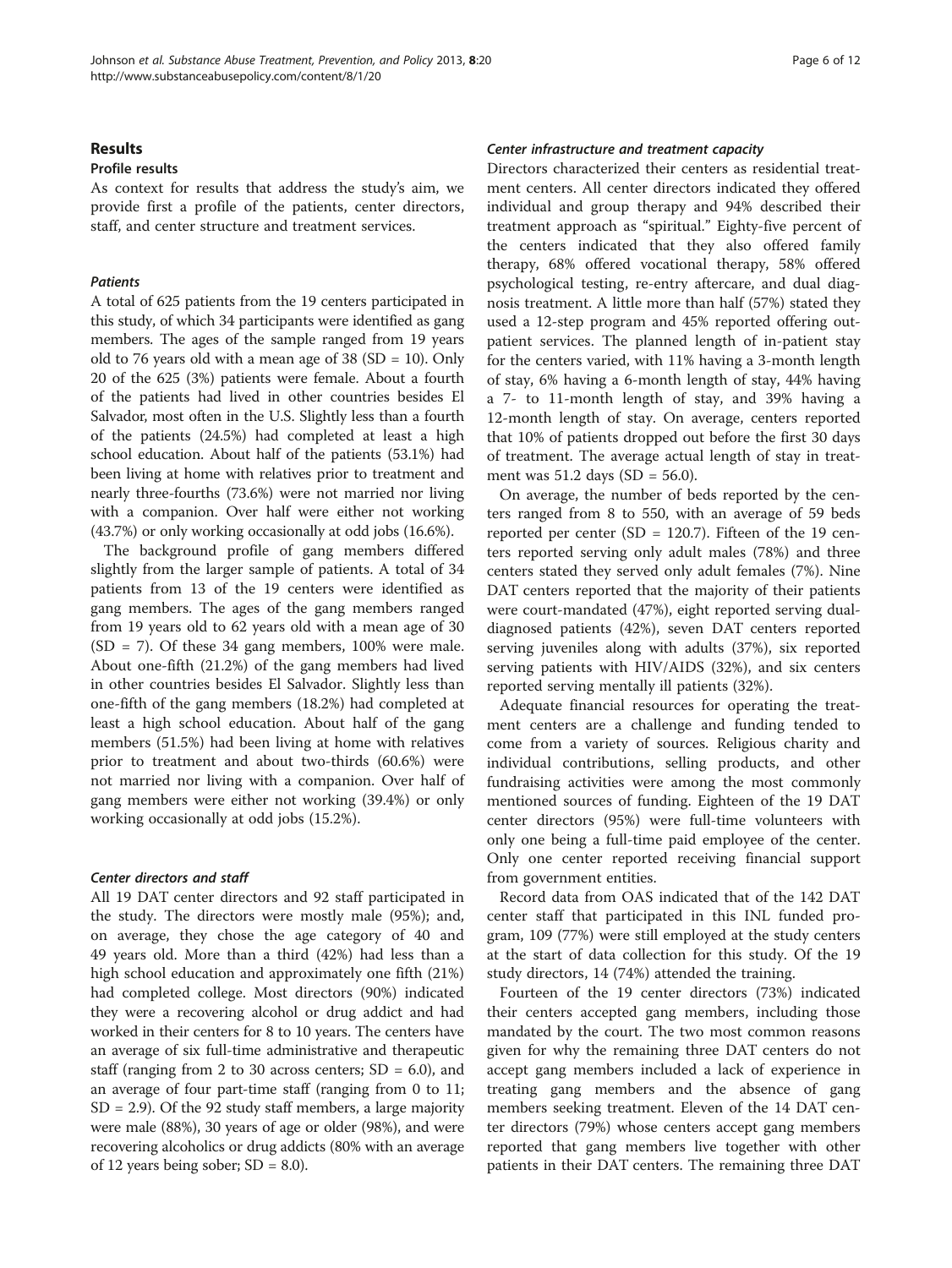center directors indicated that their centers separated gang members from other patients.

Level of drug use, crime, and gang related risk activity: aim 1 Figure 1 shows that 89% of the patients reported problem drinking as defined by one or more episodes of binge drinking in the past 30 days prior to treatment. On average, binge drinking occurred 11.7 days out of the past 30 days (SD = 10.9). Forty percent  $(40\%)$  of the DAT patients reported use of any illegal drug in the past 30 days prior to treatment. The most prevalent use in descending order of prevalence proportions were: crack (26%), marijuana (21%), marijuana and crack (10%), cocaine (9%), marijuana and cocaine (5%), tranquilizers (4%), and inhalants (4%). The gang and non-gang member drinking pattern was similar with prevalence and frequency of binge drinking, which did not show evidence of a difference (all  $p \ge 0.05$ ). In contrast, gang members were much more likely than non-gang members to use any illegal drugs [74% vs. 39%,  $t(623) = 3.84$ , p < .001], marijuana [44% vs. 19%, t(623) = 3.38,  $p = .001$ , crack [62% vs. 24%, t(622) = 4.48,  $p < .001$ ], cocaine [29% vs. 8%,  $t(623) = 2.39$ ,  $p = .018$ ], and tranquilizers  $[15\% \text{ vs. } 3\%, \, t(623) = 3.42, \, p < .001]$ .

Figure [2](#page-7-0) shows that more than one-third (39%) of the patients indicated having engaged in either a felony (22%) or misdemeanor (29%). Further, they indicated having engaged on average, in 2.7 (SD = 2.2) gang related risk activities in the past six months. Not surprisingly, the differences between gang and non-gang members were large for any crime [85% vs. 37%,  $t(623) = 4.46$ ,  $p < .001$ ], felonies [76% vs. 19%,  $t(623) = 6.28$ ,  $p < .001$ ], misdemeanors [68% vs. 27%,  $t(623) = 4.26$ ,  $p < .001$ ], and past six-month gang risk activity [7.2 incidents  $(SD = 1.9)$  vs. 2.4 incidents (SD = 2.3),  $t(623) = 13.95$ , p < .001].

## Change in DAT outcomes: aim 2

Tables [1](#page-7-0) and [2](#page-8-0) present the effect sizes (odd ratio and correlation), test statistics, and level of significance for the four treatment outcomes. Additional baseline vs. sixmonth follow-up assessment percentage differences are presented in the corresponding text. Table [1](#page-7-0) shows that changes speculated to be due to DAT activities exhibited medium-to-large decreases from baseline to the sixmonth follow-up assessment of any past month illegal substance use (40% vs. 10%) and number of days binge alcohol use in the past month  $[11.7 (SD = 10.9)$  vs. 3.1  $(SD = 6.9)$  days]. Similarly, there were medium to large

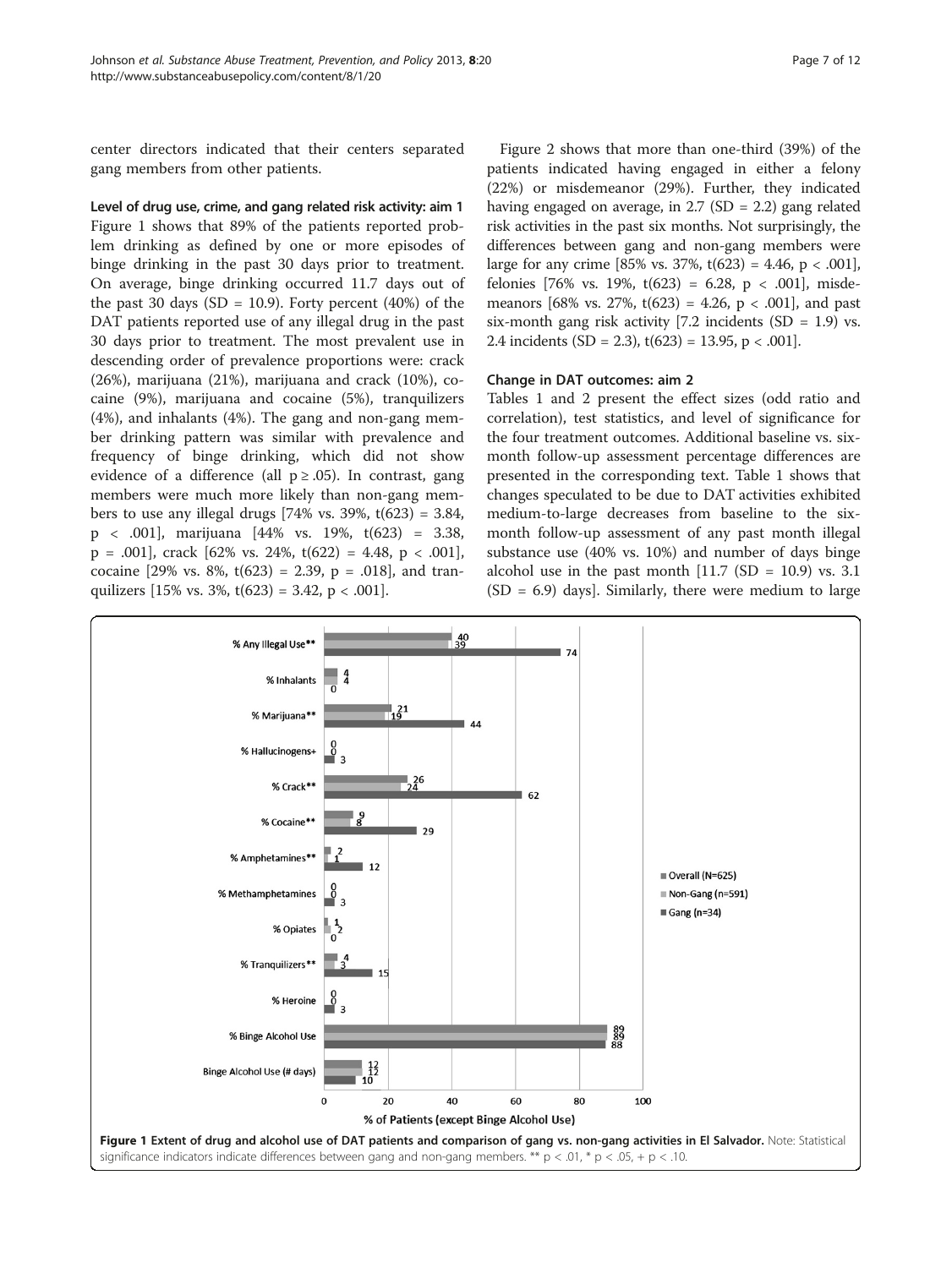decreases in past month crime (39% vs. 10%) and past six-month gang related risk activity [2.7 (SD = 2.2) vs. 1.3 (SD = 1.7) activities].

Table [2](#page-8-0) presents results from a moderating or subgroup analysis of treatment success by gang vs. nongang patients. These results show that while the treatment positively impacted both gang and non-gang members, success among gang members was higher in comparison to non-gang members for crime (non-gang:

> Past month any illegal substance use

37% vs. 9% and gang: 85% vs. 14%) and gang related risk activities [non-gang:  $2.4$  (SD = 1.9) vs. 1.2 (SD = 1.5) and gang: 7.2 (SD = 2.3) vs. 3.1 (SD = 2.9)]. Treatment impact on gang and non-gang members was about the same for 30-day prevalence of illegal substance use (non-gang: 39% vs. 9%, and gang: 74% vs. 18%) or past 30 day binge drinking frequency [non-gang: 11.8 (SD = 10.9) vs. 3.0 (SD = 6.1), and gang: 9.8 (SD = 10.2) vs. 4.8  $(SD = 8.7)$  days].<sup>a</sup>

> Past month crime

Past 6 mo. gang risk activity



|                               |             | <b>OR</b> |            |       |           | <b>OR</b> |             |       |  |
|-------------------------------|-------------|-----------|------------|-------|-----------|-----------|-------------|-------|--|
| Intercept                     | 1.32        | 2.05      | $7.83**$   | .88   | .51       | 2.17      | $8.59***$   | .90   |  |
| Inv. Mills                    | $-2.23*$    | .39       | $-1.76+$   | $-07$ | $-2.59*$  | .35       | $-2.52*$    | $-10$ |  |
| Time                          | $-10.26***$ | .15       | $-15.72**$ | $-43$ | $-9.84**$ | .17       | $-15.16***$ | $-42$ |  |
|                               |             | ICC       |            | ICC   |           | ICC       |             | ICC   |  |
| Repeated Observation Variance | 675.22*     | .16       | 718.18**   | .08   | 632.54    | .08       | 1543.42**   | .47   |  |
| Center Variance               | 53.44**     | .08       | $47.04**$  | .03   | $45.79**$ | .05       | 19.86       | .00   |  |
|                               |             |           |            |       |           |           |             |       |  |

Frequency of past month binge drinking

 $*$  p < .01,  $*$  p < .05, + p < .10; N = 625; t-tests are based on 18 df for the intercept, 623 df for the inverse Mill's ratio, and 1070 df for time; effect size r calculated using the formula reported in Cohen [[26\]](#page-11-0):  $r = [t^2 / (t^2 + df)]^5$ .

<span id="page-7-0"></span>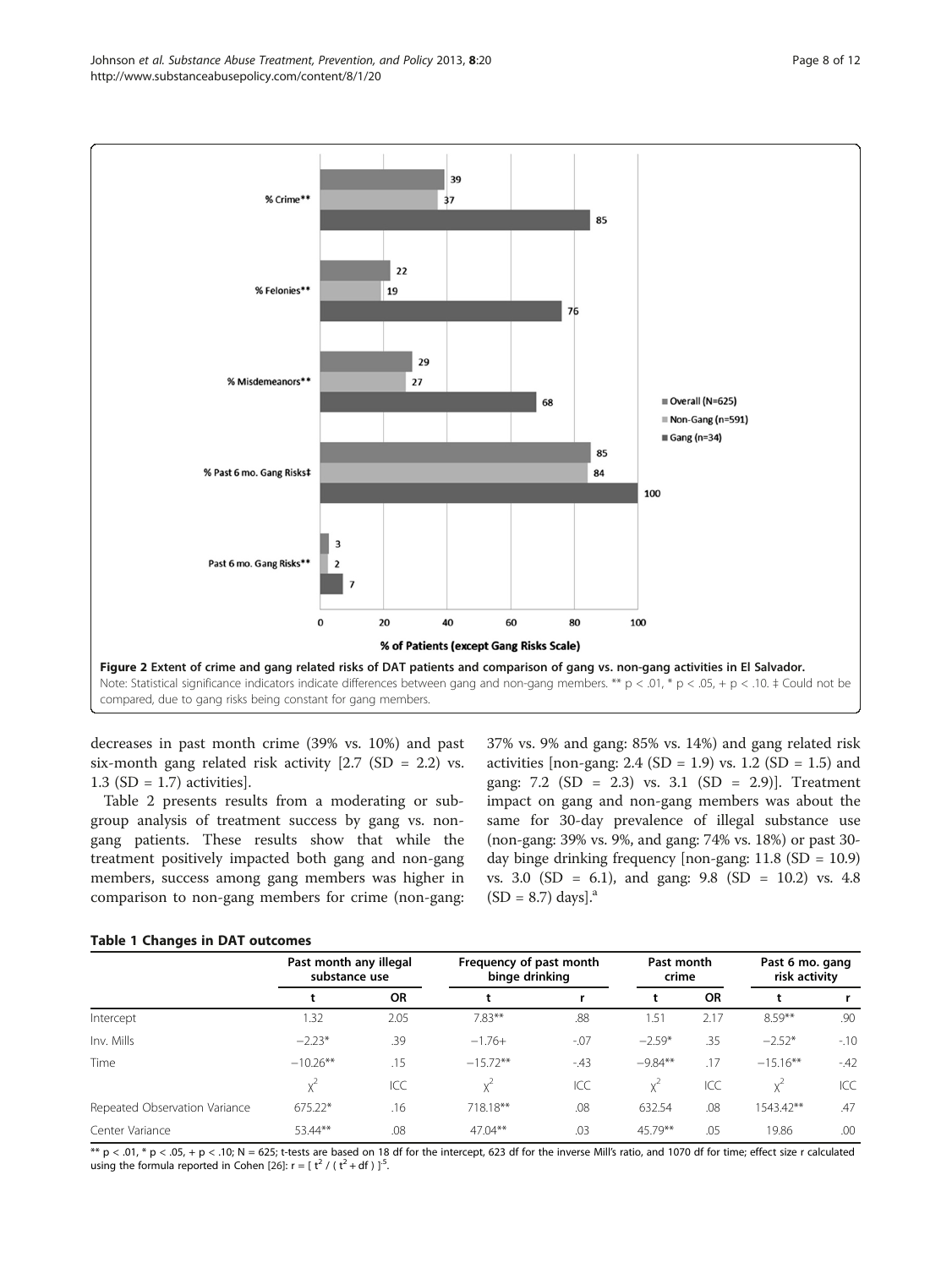<span id="page-8-0"></span>

| Table 2 Changes in DAT outcomes by gang membership |  |  |
|----------------------------------------------------|--|--|
|----------------------------------------------------|--|--|

|                               | Past month any illegal<br>substance use |           | Frequency of past month<br>binge drinking |         | Past month<br>crime |           | Past 6 mo. gang<br>risk activity |       |
|-------------------------------|-----------------------------------------|-----------|-------------------------------------------|---------|---------------------|-----------|----------------------------------|-------|
|                               |                                         | <b>OR</b> |                                           |         |                     | <b>OR</b> |                                  |       |
| Intercept                     | 1.65                                    | 2.99      | $5.83***$                                 | .81     | $2.60*$             | 5.68      | $11.20***$                       | .94   |
| Inv. Mills                    | $-2.32*$                                | .37       | $-1.75+$                                  | $-0.07$ | $-2.70**$           | .33       | $-2.91**$                        | $-12$ |
| Gang Membership               | $3.20***$                               | 3.53      | $-12$                                     | .00     | $3.11***$           | 3.76      | $11.98**$                        | .43   |
| Time                          | $-6.21**$                               | .10       | $-5.56**$                                 | $-17$   | $-6.55***$          | .07       | $-13.06**$                       | $-37$ |
| Interaction                   | $-1.11$                                 | .67       | 1.55                                      | .05     | $-2.41*$            | .37       | $-6.77**$                        | $-20$ |
|                               | $x^2$                                   | ICC       | $x^2$                                     | ICC     | $x^2$               | ICC       | $x^2$                            | ICC   |
| Repeated Observation Variance | 664.56*                                 | .16       | 723.99**                                  | .08     | 625.12              | .09       | 1319.41**                        | .40   |
| Center Variance               | 57.18**                                 | .09       | $46.92**$                                 | .03     | $43.39**$           | .05       | 24.90                            | .01   |

 $*$  p < .01,  $*$  p < .05, + p < .10; N = 625; t-tests are based on 18 df for the intercept, 622 df for the inverse Mill's ratio and the gang membership main effect, and 1068 df for time and the interaction; effect size r calculated using the formula reported in Cohen [\[26\]](#page-11-0):  $r = [t^2/(t^2 + df)]^5$ .

## **Discussion**

This study has produced results that profile patients, Center directors, and staff of the study. We also describe center structure, treatment services, and center policy about acceptance of gang members into treatment. These results are intended to provide context for outcome results relating to the extent and type of drug use, treatment success and outcome differences between gang and non-gang members. Of particular importance is that the study results show DAT center resources are limited with most of the center directors and staff being volunteers. The results also show that most El Salvadoran DAT centers accept gang members into treatment. However, police powers have been expanded by establishing a national law (Super Mano Dura) that allows the police to search and arrest suspected gang members regardless of whether they have committed a crime [[27\]](#page-11-0). This law may be a potential deterrent to gang members entering treatment for drug and alcohol problems.

Alcohol is the drug of choice in El Salvador with problem alcohol use by gang and non-gang members. Interestingly, there are no differences between gang and non-gang members in problem alcohol use. In contrast, gang members in treatment use illegal drugs significantly more than non-gang members. These results are the first gang and non-gang treatment comparisons of problem alcohol use published for El Salvador.

DAT centers in El Salvador have been successful in treating both gang and non-gang members. These outcome results show large, positive, statistically significant, changes in alcohol and drug use, crime, and gang risk activity for both gang and non-gang members. These results also suggest that the gang members in El Salvador who enter DAT treatment benefit more from the existing combination of treatment strategies than non-gang members do as it pertains to criminal behavior, but not as it pertains to substance use. We were unable to find any evaluation in the literature that assessed treatment impact on substance abuse among gang members in comparison to non-gang members.

While there has been no research that has compared substance abuse treatment for gang and non-gang members, there is a consistent body of research on the past 30 years that supports the effectiveness of drug treatment in general in the U.S. and other countries (e.g., [[28,29\]](#page-11-0)) and residential drug abuse treatment (DAT) programs in particular [\[30](#page-11-0)-[35\]](#page-11-0). It should be noted that these studies funded by the National Institute on Drug Abuse (NIDA) and other funding agencies are dated in some cases; and, none used a randomized controlled design although the treatment effects were medium to large in all studies.

#### Policy implications

Several important policy implications of this study for developing countries need to be highlighted.

Alternative forms of treatment should be explored for the El Salvador drug user treatment system. We found that DAT centers in El Salvador use multiple treatment modalities that support the published DAT research that no single treatment is appropriate for all individuals. Increased treatment success might occur if the treatment setting, interventions, and services were matched to each individual's particular problems and needs as recommended in NIDA's Principles of Drug Addiction Treatment: A Research-Based Guide [\[36\]](#page-11-0). In addition to incorporating multiple combinations of therapies, research also shows that individual patients may require varying combinations of services (e.g., counseling, family therapy, medical). The El Salvadoran drug use treatment system may consider incorporating into its DAT model a continuing care approach to treatment by continually assessing and modifying, as necessary, individual treatment plans for each patient to ensure that it meets his or her changing needs [\[19\]](#page-10-0).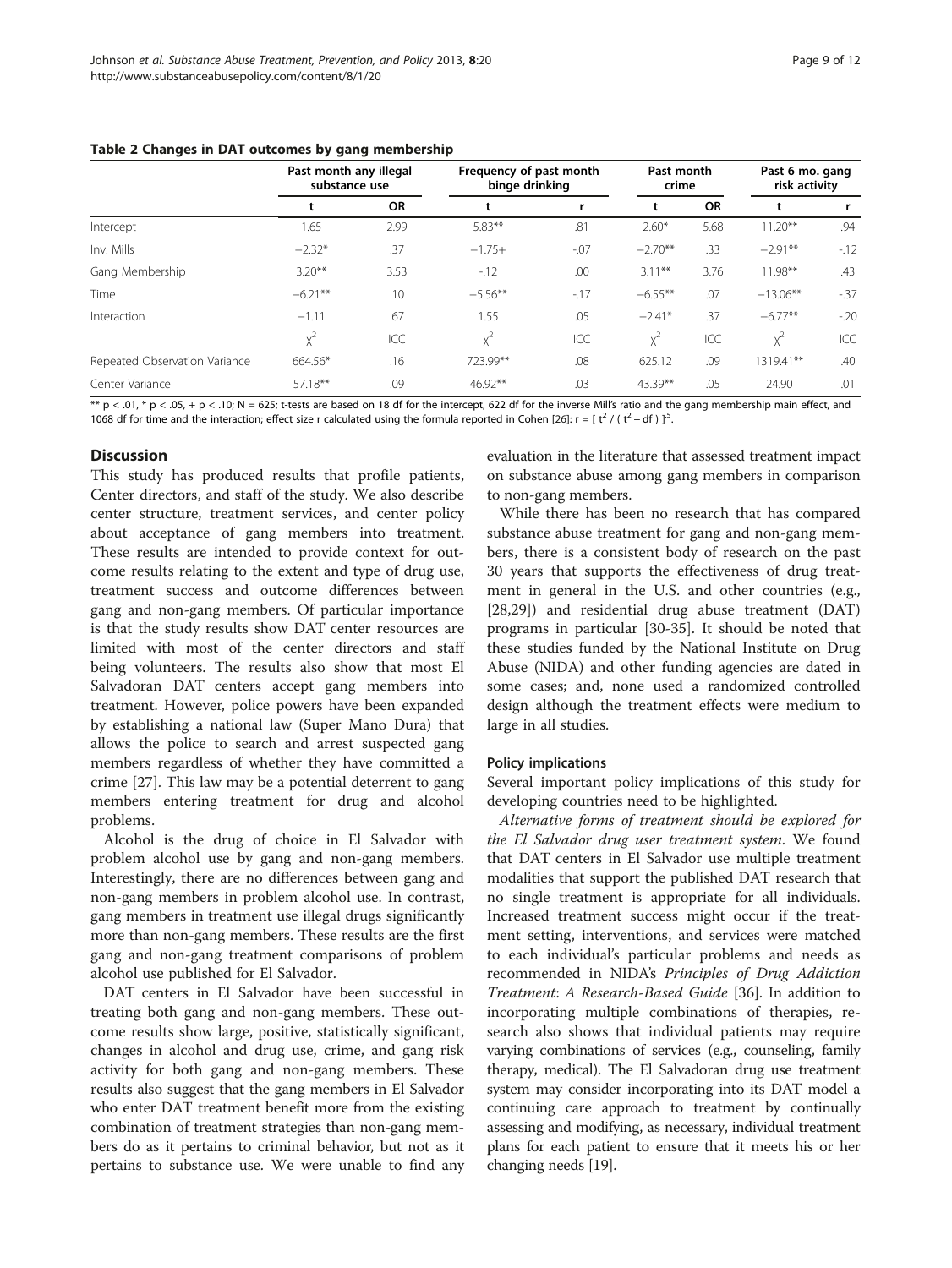Implementation of follow-up services after treatment for heavy drinking may assist gang members who have a drinking problem. Currently, DAT centers in El Salvador do not incorporate follow-up activities as part of their center mission. This phase of treatment may increase treatment success even more than reported in this study. For example, in Peru and Brazil, some drug user treatment programs among street children incorporate a

follow-up strategy that may increase treatment success

[[37\]](#page-11-0). In our study, we found that while the existing DAT centers with varying combinations of treatment strategies show medium to large reductions of illegal drug use among both non-gang and gang members, these treatment strategies only show small reductions of heavy drinking among gang members. While we could not find any evidencebased alcohol related treatment program for gang members, it is clear that gang members with alcohol abuse problems have to be treated differently.

National policy should promote allocation of nationallevel funding to DAT centers that meet existing national certification standards established by the National Drug Commission with support of OAS-CICAD. To date, 85 addictions counselors have been certified by the Commission. The study shows that resources for DAT centers are sparse with a large majority of the center operating with volunteer directors and staff and there are limited funds that have to be raised by each center to cover operational cost. Some governmental funding for establishing and/or maintaining evidence-based treatment and a certification system is paramount to sustainable drug abuse treatment in El Salvador.

National policymakers in developing countries like El Salvador should advocate for a national system of collecting, analyzing, and disseminating results from DAT data for both the extent and type of drug use prior to entering treatment and change in these outcomes. Directors and staff need to know if alcohol is the drug of choice of DAT patients (as is the case in El Salvador) as well as the frequency and type of illegal drugs being used. Knowing the extent of treatment success is also important. This information can be helpful in providing the most effective delivery to those in treatment. The Therapeutic Community drug abuse treatment model has a data collection and analysis component, but it is often a weak component of the model [\[37\]](#page-11-0). Although national governments or DAT programs in developing countries may not have resources to collect and analyze such data, program directors should reach out to a local university to assist them as part of students' research training.

#### Study limitations

The treatment study in El Salvador has several limitations that should be noted. First, the response rate of 72%, is less than response rates reported for many treatment evaluation studies conducted in the United States [[38\]](#page-11-0). However, we feel this is an acceptable rate given the challenges of conducting treatment evaluation in developing countries. Tracking methods, like the use of social security numbers, are non-existent; communications infrastructure is rudimentary; poor transportation and road systems inhibit travel; and access to and security in the high-crime communities where many addicts live is lacking. Further, limited DAT center resources make it difficult for centers to support baseline data collection and implement a satisfactory tracking system. We did conduct a selectivity analysis to determine predictors of attrition from 625 to 448 (72% vs. 28%) study participants, and then constructed an attrition bias correction covariate for all longitudinal analyses. Interestingly, the treatment attrition between non-gang and gang members was similar.

Second, we do not have a control group to increase our confidence in the treatment effects results produced, although a prospective cohort group design has been acceptable in drug user treatment research in the past. Further, since treatment success was measured by reductions in the prevalence of illegal drug use, frequency of heavy alcohol use, crime, and gang related risk activities was proven to be substantial, we believe that the DAT treatment centers in El Salvador contributed to producing this treatment success. Third, these results can only be generalized to DAT centers participating in the El Salvador evaluation, or future community based DAT centers that are similar to those in the study. However, these study results do have policy implications of DAT programs that have a planned treatment longer than 12 months or which are being implemented in correctional facilities. Fourth, we also would be remiss if we failed to note that results about the DAT center implementation quality is missing in this study. This was intentional in that this research focused on outcomes, not on implementation of the treatment per se.

#### Conclusions

Our evaluation of 19 community-based drug treatment centers in El Salvador found that alcohol use is the drug of choice among DAT patients in El Salvador and that gang members in treatment reported having used illegal drugs more frequently than non-gang members. The study shows that DAT centers successfully reduced the use of illegal drugs and alcohol among both gang and non-gang members. Although our study could not include a control group, we believe that the DAT treatment centers in El Salvador contributed to producing this treatment success among former patients. These efforts should be continued and complemented by funding support from the Salvadoran government for DAT centers that obtain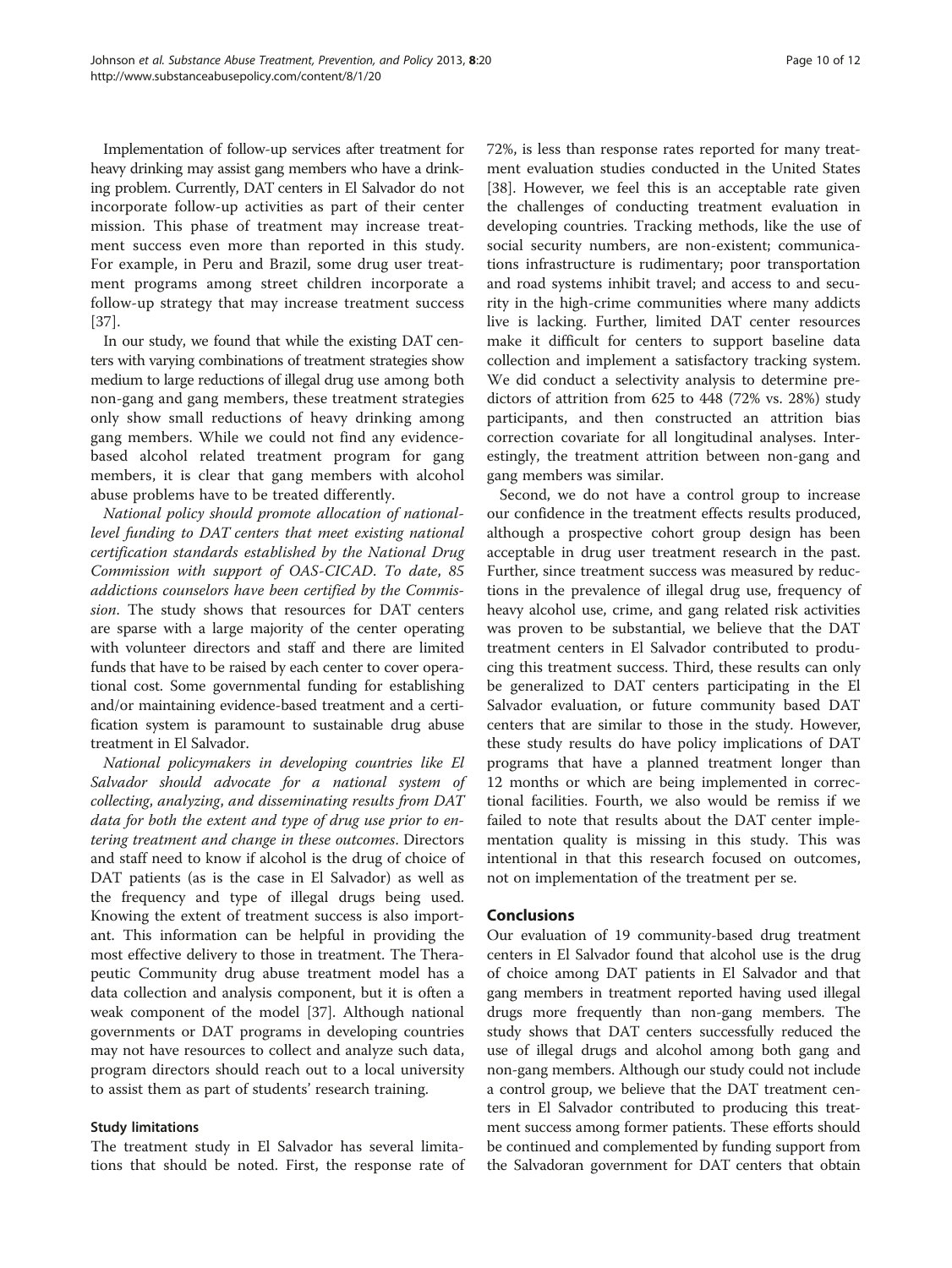<span id="page-10-0"></span>certification. In addition, tailored/alternative treatment modalities are needed for gang members in treatment for heavy drinking. Further research should focus on empirically documenting the treatment models used by community-based DAT centers in El Salvador, along with the impact of contextual changes in funding, training, and certification on DAT center operations and outcomes.

## **Endnote**

<sup>a</sup>It could be argued that these results are biased due to our small sample size of gang members (n = 34 at pretest and  $n = 22$  at post-test). More specifically, gang members (35%) had a higher proportion of study attrition than non-gang members (28%), which could mean gang members were more likely to drop out of the program to return to substance use or gang membership, leaving gang members more likely to have positive outcomes to be included in our analysis. To examine a worst case scenario where both gang and non-gang members dropping out of the study exhibited negative behavior, we performed a variant of last observation carried forward imputation [[39\]](#page-11-0), assuming negative outcomes for those who dropped out of the study. Statistical significance decisions were not changed for any of our gang membership X time interactions in this worst case scenario analysis, suggesting gang member attrition is not a plausible explanation for the reported results.

#### Abbreviations

CICAD: Inter-american drug abuse control commission; CSAT: Center for substance abuse treatment; DARP: Drug abuse reporting program; DAT: Drug abuse treatment; DATOS: Drug abuse treatment outcome studies; EM: Expectation maximization; FUNDASALVA: Anti-drug foundation of El Salvador; IMR: Inverse mills ratio; INL: International narcotics and law enforcement; NIDA: National institute on drug abuse; NTORS: National treatment outcome research study; OAS: Organization for American States; PGC: Project guidance committee; SAMHSA: Substance abuse and mental health services administration; TOPS: Treatment outcome prospective study.

#### Competing interests

There are no financial competing interests relating to this research.

#### Authors' contributions

KJ directed the preparation of the manuscript and prepared text for Results and Discussion and Conclusions and Policy Implications; MC directed the fieldwork, assisted in preparing the results section, and conducted content editing; SS prepared the data, conducted the HGLM analysis, and prepared the Results text, figures, and tables; LY contributed to the background section, conducted literature searches, and content editing; MA prepared the References section and conducted content editing; and, TB provided inserts to the Conclusions and Policy Implications and conducted content editing. All authors read and approved the final manuscript.

#### Acknowledgements

This research was supported by the U.S. Department of State, Bureau of International Narcotics and Law Enforcement (INL) through contract SAQMPD067D0116 with Alvarez and Associates, Inc. [K.W. Johnson, P.I.] A special acknowledgement goes to our in-country field team, consisting of Daniel Carr of Daniel Carr Associates, the FUNDASALVA, team led by Gloria Bodnar, and the project interviewing team for their excellent work in instrument translation and data collection. We also wish to offer a special

acknowledgement to Chris Bayer for his assistance in copyediting and finalizing the manuscript. The views expressed in this paper do not necessarily reflect those of the U.S. Department of State.

#### Author details

<sup>1</sup> Pacific Institute for Research and Evaluation, Inc., 300 S. Fourth Street, Ste. 300, Louisville, KY 40208, USA. <sup>2</sup>Bureau for International Narcotics and Law Enforcement Affairs, U.S. Department of State, 2201 C Street NW, Washington, DC 20520, USA.

#### Received: 20 December 2012 Accepted: 8 May 2013 Published: 4 June 2013

#### References

- 1. Obot IS: Limits of substance-use interventions in developing countries. Lancet 2007, 369:1323–1329.
- 2. Perngparn U, Assanangkamoachai S, Pilley C, Aramratanna A: Drug and alcohol services in middle-income countries. Curr Opin Psychiatry 2008, 21:229–233.
- 3. Thirtalli J, Chand PK: The implications of medication development in the treatment of substance use disorders in developing countries. Curr Opin Psychiatry 2009, 22(3):274–280.
- 4. Uchtenhagen A: Substance use problems in developing countries. Bull World Health Organ 2004, 82(9):641.
- 5. Dickson-Gomez J, Bodnar G, Guevara CE, Rodriguez K, Rivas De Mendoza L, Corbett AM: With God's help I can do it: crack users' formal and informal recovery experiences in El Salvador. Subst Use Misuse 2011, 46:426–439.
- 6. Dickson-Gomez J: Structural factors influencing patterns of drug selling and use and HIV risk in the San Salvador metropolitan area. Med Anthropology Quarterly 2010, 24:157–181.
- 7. Dickson-Gomez J: Factores Estructurales relacionados a las drogas y violencia en El Salvador. El impacto de las drogas en la violencia: buscando soluciones. El Salvador: United Nations Development Program; 2004.
- Ribando C: Gangs in Central America. CRS Report for Congress; 2005. Retrieved April 20, 2011 from [http://fpc.state.gov/documents/organization/](http://fpc.state.gov/documents/organization/47140.pdf) [47140.pdf.](http://fpc.state.gov/documents/organization/47140.pdf)
- 9. Reisman L: Breaking the vicious cycle: responding to central American youth gang violence. School of Advanced Int Stud Rev 2006, 26:147–152.
- 10. Archibold RC: New York Times. Gangs' truce buys El Salvador a tenuous peace; 2012. Retrieved November 24, 2012 from [http://www.nytimes.com/2012/08/](http://www.nytimes.com/2012/08/28/world/americas/in-el-salvador-gang-truce-brings-tenuous-peace.html?emc=eta1) [28/world/americas/in-el-salvador-gang-truce-brings-tenuous-peace.html?](http://www.nytimes.com/2012/08/28/world/americas/in-el-salvador-gang-truce-brings-tenuous-peace.html?emc=eta1) [emc=eta1](http://www.nytimes.com/2012/08/28/world/americas/in-el-salvador-gang-truce-brings-tenuous-peace.html?emc=eta1).
- 11. Bremer C: El Salvador gangs big headache for new patient [Electronic Version]. Reuters; 2009. Retrieved July 5, 2010 from [http://www.reuters.com/article/](http://www.reuters.com/article/2009/03/17/idUSN17291185) [2009/03/17/idUSN17291185](http://www.reuters.com/article/2009/03/17/idUSN17291185).
- 12. Dickson-Gomez J, Bodnar G, Guevara A, Rodriguez K, Gaborit M: HIV risk among street gangs in El Salvador. J Gang Res 2006, 13(2):1–26.
- 13. Santacruz Giralt M, Concha-Eastman A: Barrio adentro: La solidaridad violenta de las pandillas. San Salvador, El Salvador: OAS, Instituto Universitario de Opinion Publica; 2001.
- 14. Dickson-Gomez J, McAuliffe T, Rivas de Mendoza L, Glasman L, Gaborit M: The relationship between community structural characteristics, the context of crack use, and HIV risk behaviors in San Salvador, El Salvador. Subst Use Misuse 2012, 47:265–277.
- 15. Carr D, Bodnar G, Guevara A, Rodriguez K, Guevara R: Estudio Nacional: Prevalencia del consume de substancias psicoactivas en El Salvador. San Salvador: Fundacion Antidrogas de El Salvador (FUNDASALVA); 2004.
- 16. WorldLifeExpectency.com: Health profile: El Salvador; 2012. Retrieved May 21, 2013 from [http://www.worldlifeexpectancy.com/country-health-profile/el](http://www.worldlifeexpectancy.com/country-health-profile/el-salvador)[salvador](http://www.worldlifeexpectancy.com/country-health-profile/el-salvador).
- 17. World Health Organization (WHO): El Salvador: Socioeconomic context; 2011. Retrieved June 7, 2012: [http://www.who.int/substance\\_abuse/publications/](http://www.who.int/substance_abuse/publications/global_alcohol_report/profiles/slv.pdf) [global\\_alcohol\\_report/profiles/slv.pdf.](http://www.who.int/substance_abuse/publications/global_alcohol_report/profiles/slv.pdf)
- 18. CICAD & OAS: Training and certification for drug treatment counselors makes its mark in El Salvador [Electronic Version]; 2008. Retrieved July 5, 2010 from [http://www.cicad.oas.org/oid/NEW/Information/Observer/08\\_02/default.asp](http://www.cicad.oas.org/oid/NEW/Information/Observer/08_02/default.asp).
- 19. SAMHSA [Substance Abuse and Mental Health Services Administration]: Substance abuse: Clinical issues in intensive outpatient treatment, Center for Substance Abuse Treatment. Treatment Improvement Protocol (TIP) Series, No. 47, Report No.: (SMA) 06–4182. Rockville (MD); 2006. Author.